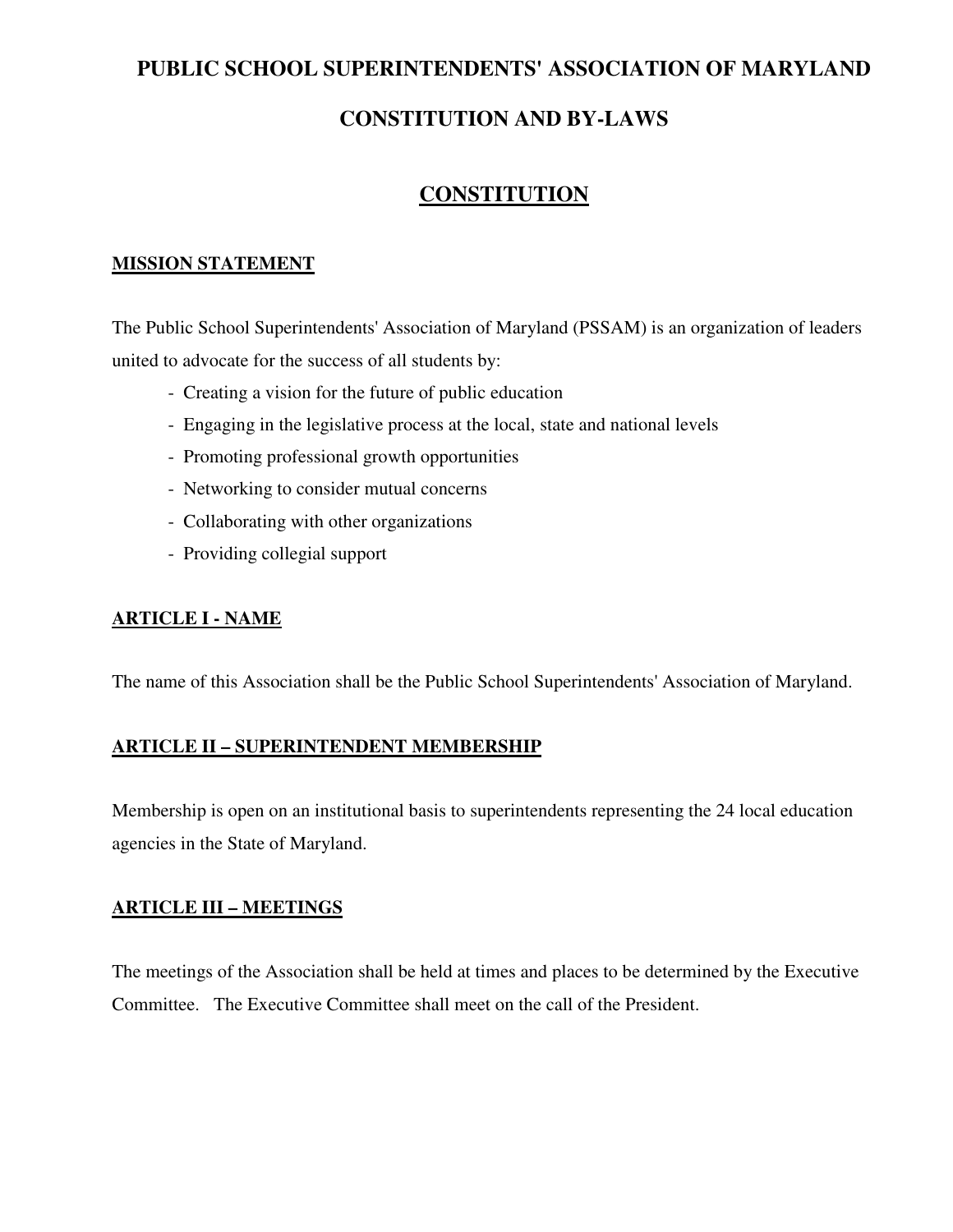## **ARTICLE 1V- OFFICERS AND EXECUTIVE COMMITTEE**

### **Section 1 - Officers**

The officers of the Association shall be the President, President-Elect, Secretary, Treasurer, Legislative Chair and Immediate Past President (if still active).

The President, President-Elect, Secretary and Legislative Chair shall be elected by the membership at the regularly scheduled meeting in April and shall hold office for a period of one year.

The Treasurer will be a member of the PSSAM Chief Finance Officers' Committee who will be selected at the April meeting for a term of two years. The Treasurer must be nominated by the superintendent from the county in which he/she is employed and may be re-elected.

The Chair of the legislative committee will be elected by the membership at the regularly scheduled meeting in April and shall hold office for a period of one year.

The Terms of the officers and legislative chair shall begin at the conclusion of the meeting in May. It is expected that the officers commit to succeed through chairs.

#### **Section 2 - Executive Committee**

The Executive Committee of this Association shall consist of the elected officers, the Immediate Past President (if still active), the Chair of the Legislative Committee and the Executive Director.

## **ARTICLE V - DUTIES OF OFFICERS**

The Officers shall perform the duties which usually devolve upon officers of such an Association, together with other duties prescribed by the Constitution and By-Laws of the Association.

#### **Section 1 - Duties of the President**

The President, with the approval of the Executive Committee, shall fill all vacancies occurring in the offices of this Association until the time of the next election.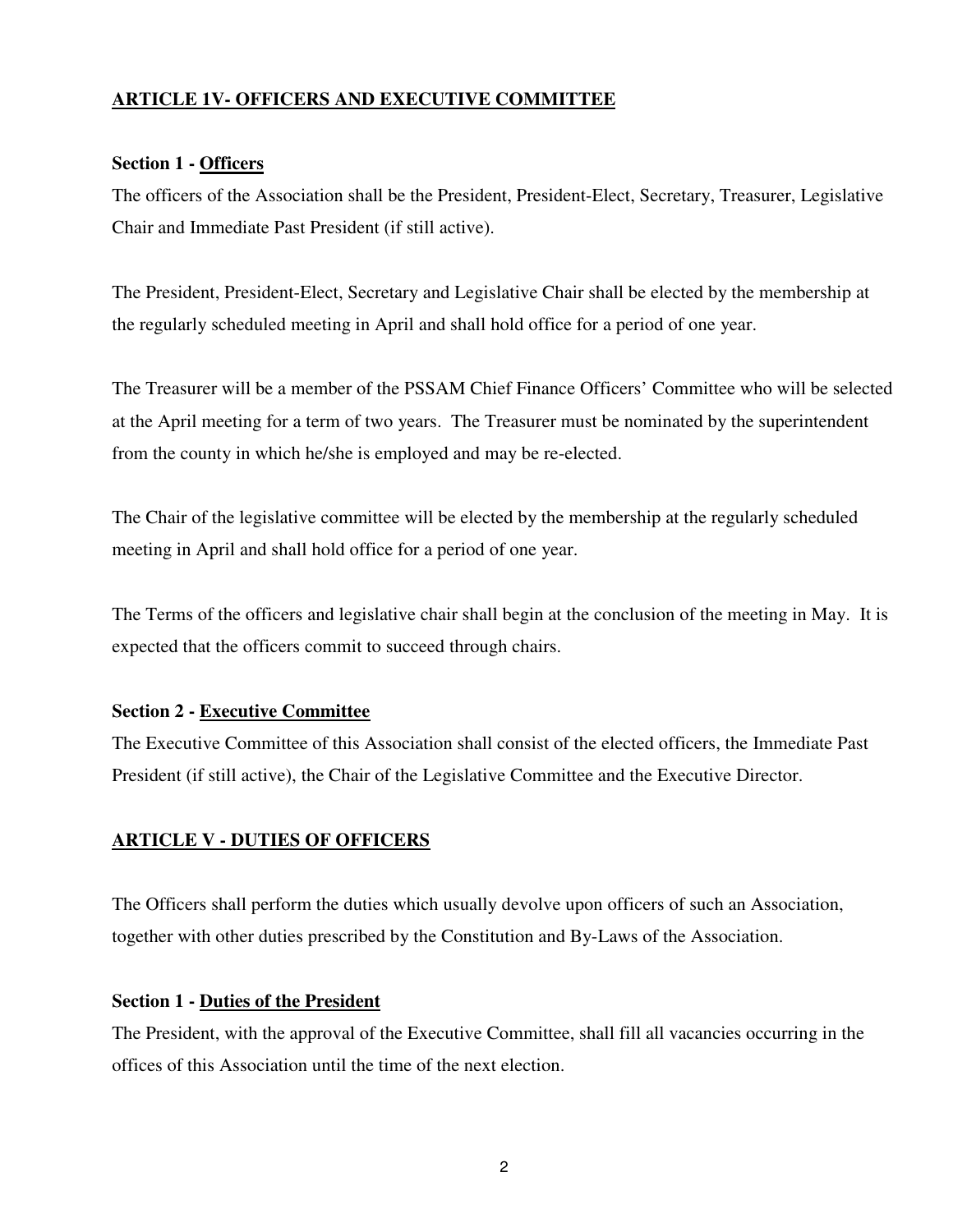The President, with the approval of the Executive Committee, shall appoint the membership of the legislative committee which shall be comprised of the Legislative Chair and at least five (5) regional members each representing a geographic/enrollment portion of the state.

The President, with the approval of the Executive Committee, shall appoint Ad Hoc committees as necessary, and shall fill all vacancies occurring in the committees during his/her term of office.

The President shall serve as chairperson of the Executive Committee.

#### **Section 2 - Duties of the President-Elect**

The President-Elect shall perform those duties generally ascribed to that office. The President-Elect shall also be given assigned responsibilities by the President.

#### **Section 3 - Duties of the Secretary**

The Secretary shall keep and distribute accurate minutes of all regular meetings of the Association. The Secretary shall assist in the distribution of materials as directed by the President.

#### **Section 4 - Duties of the Treasurer**

The Treasurer shall be responsible for the safe keeping of all monies belonging to the Association. The Treasurer and the Executive Director shall be required to sign all checks for payment of bills. The Treasurer shall prepare, at the direction of the Executive Committee, a tentative budget to be submitted to the membership at the request of the President at which time it may be adopted. The Treasurer shall give a financial statement at each regular meeting of the Association.

#### **Section 5 - Duties of the Immediate Past President**

The immediate Past President (if still active) shall be a member of the Executive Committee, and shall act in an advisory capacity to the President, when requested.

#### **Section 6 - Duties of the Executive Committee**

The Executive Committee shall meet at the request of the President and assist in the conduct of the activities of this Association. The Executive Committee shall recommend the employment of an Executive Director, recommend the salary and expenses of the Executive Director, and review the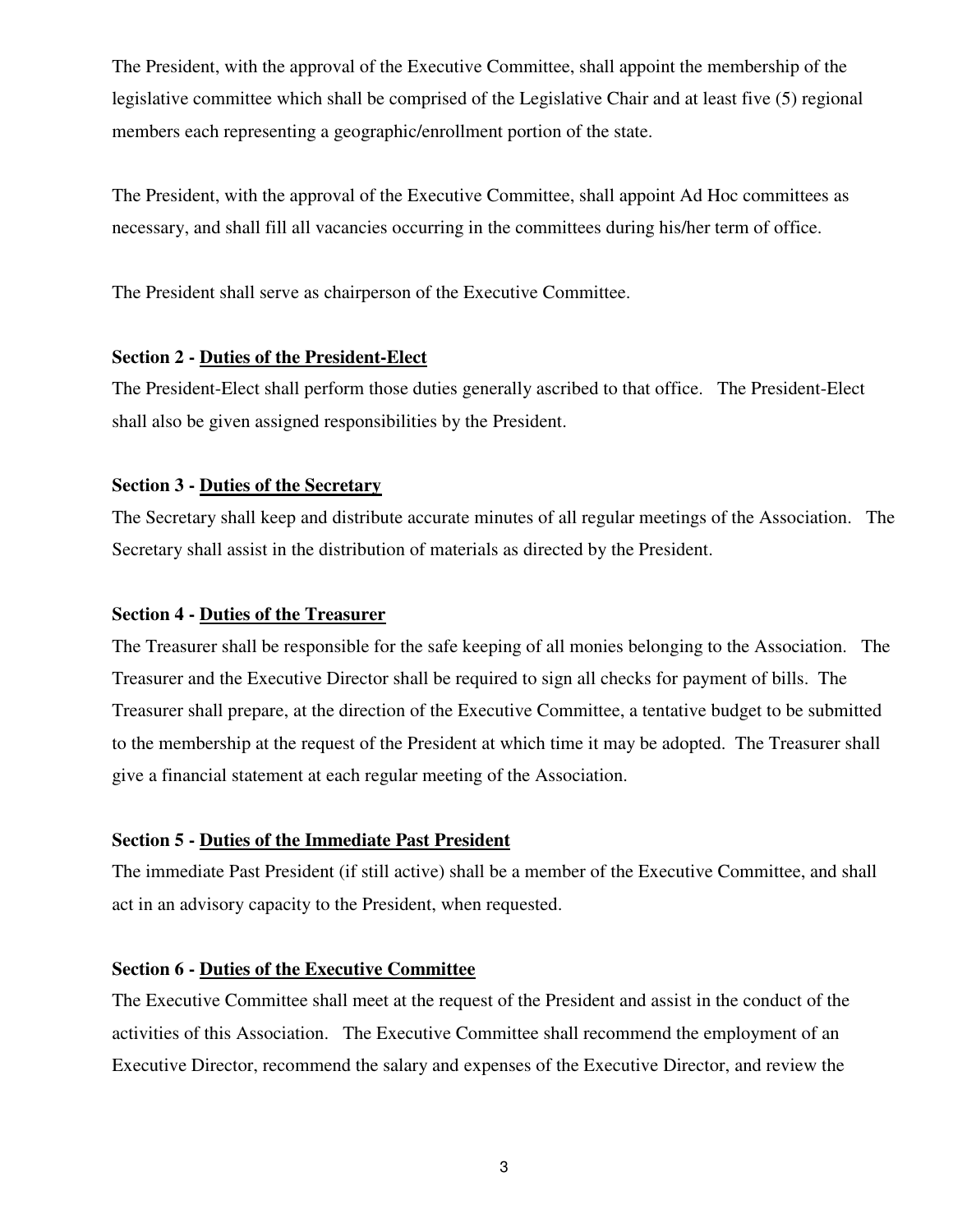Executive Director's duties and contract annually. The Executive Committee shall be responsible for all matters related to budget and finance.

### **Section 7 - Duties of the Executive Director**

The Executive Director is to perform such duties as determined and outlined by the Executive Committee.

#### **Section 8 - Duties of the Legislative Chair**

The Legislative Chair is to perform such duties as determined and outlined by the Executive Committee.

#### **Section 9 – Duties of the Advisory Committee**

The Maryland Negotiating Service (MNS) has been designated as the Advisory Committee on labor relation issues. The Executive Director shall serve as the PSSAM liaison to MNS.

## **ARTICLE VI - AMENDMENTS**

This constitution may be amended at any meeting by a two-thirds vote of the membership present, provided that three-fourths of the member institutions are present. No proposal for amending the constitution my be acted upon unless it has been submitted to the membership in writing at least thirty (30) days prior to the meeting at which the amendments are to be considered.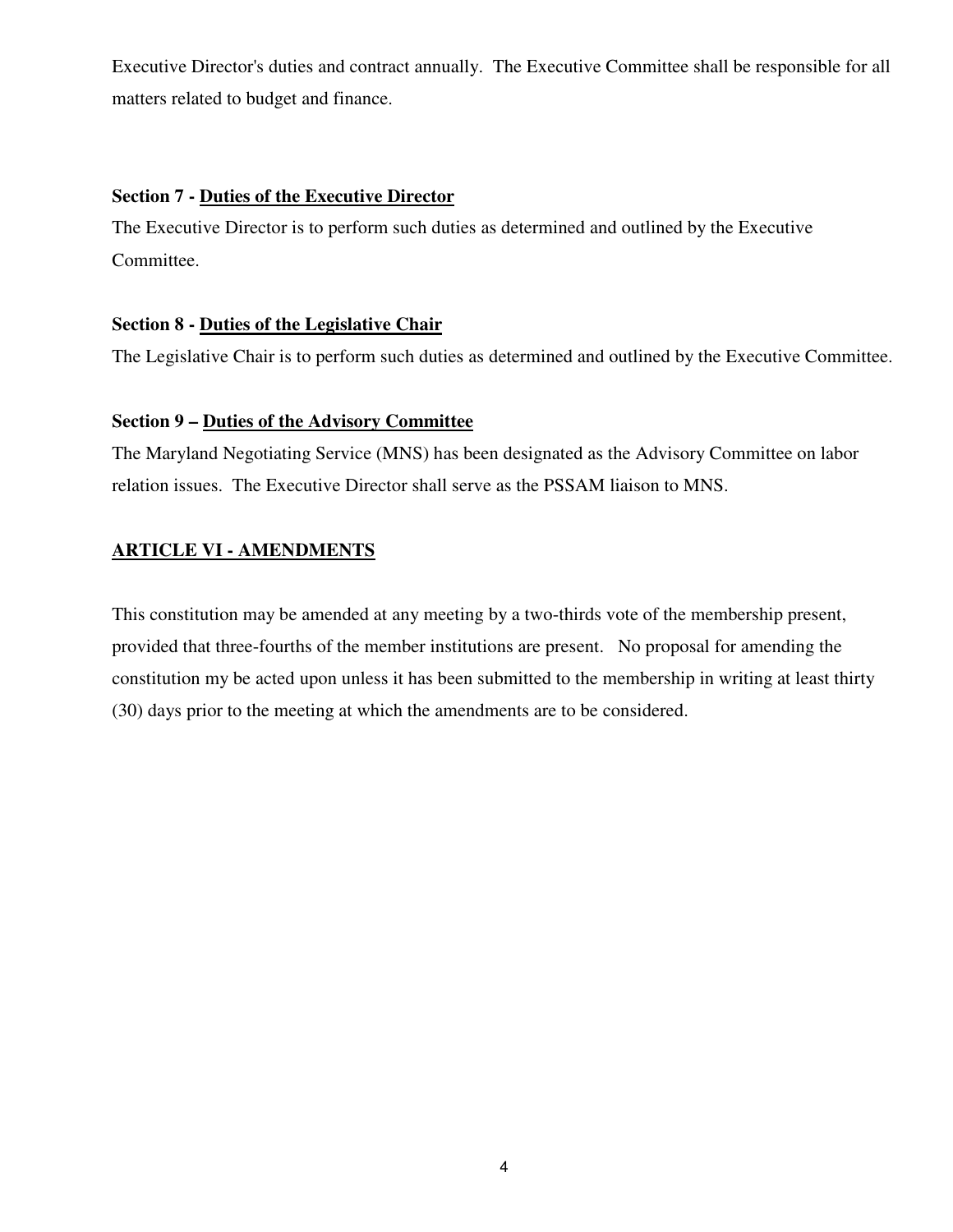# **BY-LAWS**

### **ARTICLE VII - MEETINGS**

#### **Section 1 - Regular Meetings**

There shall be at least five regular meetings of the Association during each year.

#### **Section 2 - Special Meetings**

There shall be special meetings of the membership as called by the President, with the approval of the Executive Committee.

#### **ARTICLE VIII - VOTING**

Voting is to be carried out on an institutional basis. Institutional votes can be cast only by the superintendent of the member institution or his/her designee. Sixty percent of the votes cast are sufficient for the adoption of any motion that is in order, provided that a quorum of the membership is present (with the exception of voting on amendments). A quorum shall consist of at least one-half of the membership.

#### **ARTICLE IX - DUES**

Dues for the membership year shall be as determined upon the recommendation of the Executive Committee and approved by the membership.

#### **ARTICLE X - MEMBERSHIP YEAR**

The membership year of the Association shall be on a fiscal year basis.